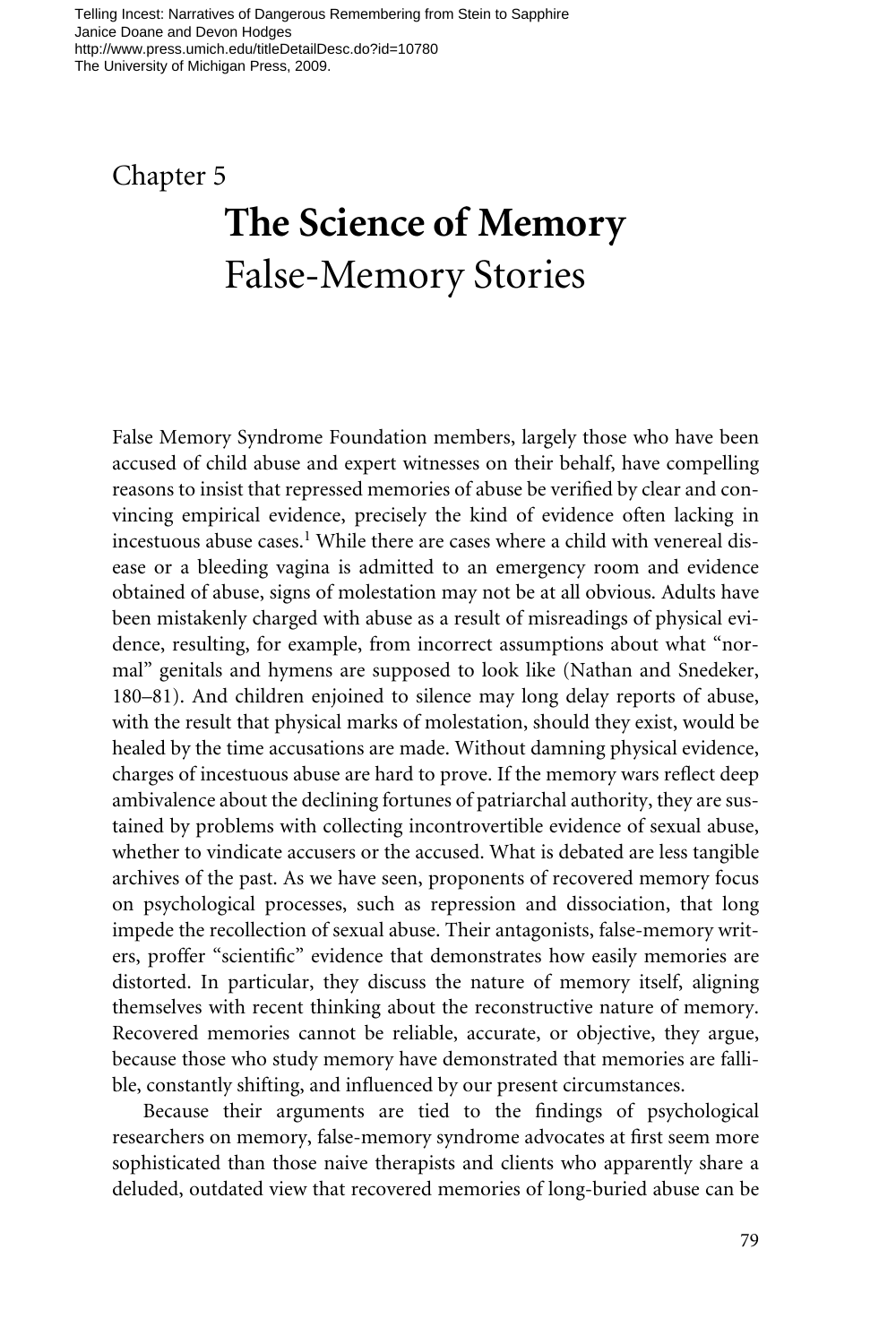80 Telling Incest Telling Incest: Narratives of Dangerous Remembering from Stein to Sapphire Janice Doane and Devon Hodges http://www.press.umich.edu/titleDetailDesc.do?id=10780 The University of Michigan Press, 2009.

> taken as the raw truth of the past. Yet paradoxically, because false-memory proponents are allied with those who stress memory's unreliability, some of these writers find themselves in the difficult position of being both delighted and devastated by the "scientific" descriptions of memorial processes that they are dependent upon. They are happy to insist that memory has a very uncertain relation to the past, which allows them to argue that recovered memories of abuse must be understood as impermanent confabulations of the present. Yet this view of memory is also potentially devastating because false-memory proponents want to be truth-tellers, and new views of the malleability of memory put into question their own ability to offer an unbiased view of events. The tension between new views of memory and traditional ideas about memory's unproblematic access to the past structures the peculiar nature of the anxiety that false-memory writers must try to manage in book after book attacking the recovered-memory writers. This chapter studies a narrative war in which commentators fight over territory: who owns the master plot for trusting or dismissing a story about recovering memories of incest? False-memory writers want their stories to convey historical truth, but their dependence upon narrative and their insistence on memory's shiftiness make it hard to elude the forms of fabrication that they so decry. They, too, are storytellers.

> Though a dependence upon contemporary notions of memory is to a degree present in the arguments of every major writer in the false-memory movement, Richard Ofshe and Ethan Watters in *Making Monsters: False Memories, Psychotherapy, and Sexual Hysteria* (1994) have most scrupulously explained the relevance of these notions of memory to the false-memory argument. To demonstrate how fabrication is linked to memory, and thus explain the formation of false memories, Ofshe and Watters appeal to Donald Spence's *Narrative Truth and Historical Truth* (1982).<sup>2</sup> Spence's book is influenced by the interpretive turn, in the late 1970s and early 1980s, toward emphasizing the role of narrative in the psychotherapeutic process. Spence points out that therapists have shifted from Freud's belief in the historical "core" of each patient's memory, from believing analysis is a form of archaeology, toward a recognition of the importance of the patient's linguistic constructions of the past in providing an effective means of therapy.

> Drawing upon Proust's novel as an aid to understanding the difference between "historical truths" and "narrative truths," Spence explains that "narrative truth" is articulated in the French title, *A la recherche du temps perdu,* which means "in search of lost time." This title places an emphasis upon the process of discovery and the author's evolving realization that "the same event can take on different meanings depending on the conditions under which it is remembered" (31). The French title, suggests Spence, conjures up a malleable and usefully literary view of memory. Opposed to this understanding of the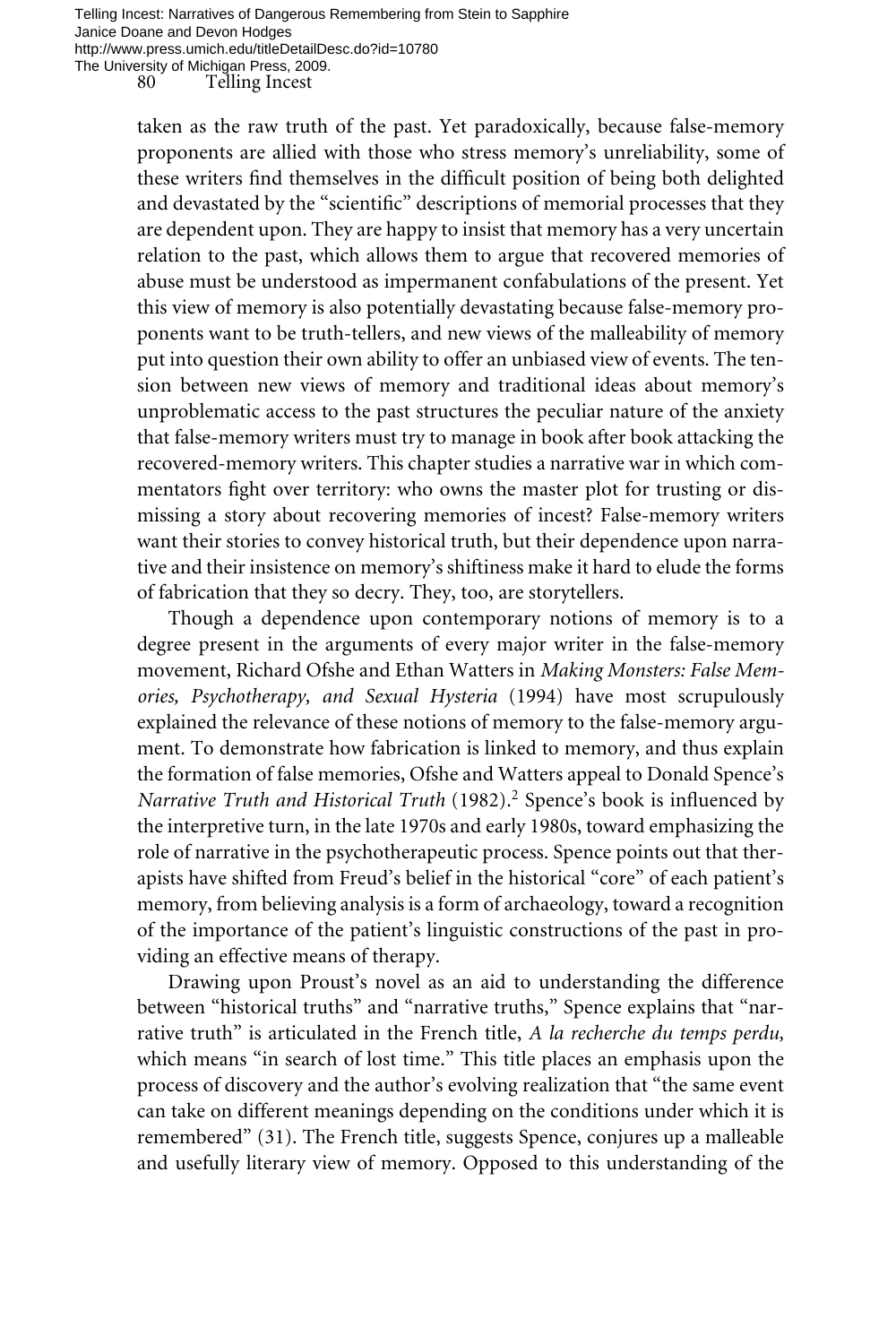Telling Incest: Narratives of Dangerous Remembering from Stein to Sapphire Janice Doane and Devon Hodges http://www.press.umich.edu/titleDetailDesc.do?id=10780 The University of Michigan Press, 2009.

## *The Science of Memory* 81

past are "historic" ideas of memory, neatly summed up by the English title, *Remembrance of Things Past,* which emphasizes not the search for a time that has been lost, but remembered things. The English title, says Spence, promises a record of "concrete objects and events that happened at some earlier period and that can be brought forward to the present. The focus is on the act of remembering, which, when properly carried out, provides an accurate, concrete encounter with 'things past'" (31). Spence argues that while therapists should keep accurate transcriptions of the data that are the foundation for interpretation, these data should function as a reminder not to assume the adequacy of any one interpretation too quickly. "Historical truth," then, is the stuff from which "narrative truths" are made. Spence legitimizes the psychoanalytic emphasis on narrative truth, on understanding the past as continuously being constructed, by demonstrating that it is congruent with experimental research on memory conducted by Elizabeth Loftus (now a key participant in the memory wars) suggesting the ease with which memories become distorted (93).

Ofshe and Watters import these ideas about the malleability of memory into their book on false memories in order to criticize narratives of the recovered-memory movement for displaying a misleading faith in memory as capable of providing an authoritative account of the past. Bass, Davis, Herman, and other feminist therapists, according to Ofshe and Watters, cling to an old-fashioned belief that memories house the past intact, crystalline, if temporally hidden by defense mechanisms such as repression and dissociation. Ofshe and Watters, like many other false-memory writers, explain that the persistence of this view of memory is shown in the way recovered-memory advocates describe memory as like a videotape or computer disc, metaphors suggesting that what is replayed is exactly what was recorded. So, for example, therapists may insist that repression hides past events in "storage" and therapy restores them to view. Quoting extensively from Spence's work, Ofshe and Watters explain that therapy cannot provide patients with this kind of access to the truth of the past. Instead, information offered by the patient to the therapist actually "passes through several lenses each of which has the ability to magnify, diffuse or distort the actual events of a person's life" (51). One lens is used, for example, when "the patient attempts to translate thoughts, feelings, and memories into words," shaping a life history, a process filtered by other lenses such as "the patients' understanding of what sort of language and topics are appropriate to a given therapeutic setting—and a given therapist" (51). Finally, we have the assumptions of the therapist, which give authoritative significance to what is being said. Spence notes that therapists "are, in effect, constructing an interpretation that supports our private theory or collection of paradigms. . . . Interpretations are persuasive, not because of their evidential value but because of their rhetorical appeal" (qtd. in Ofshe and Watters, 52). Spence here comes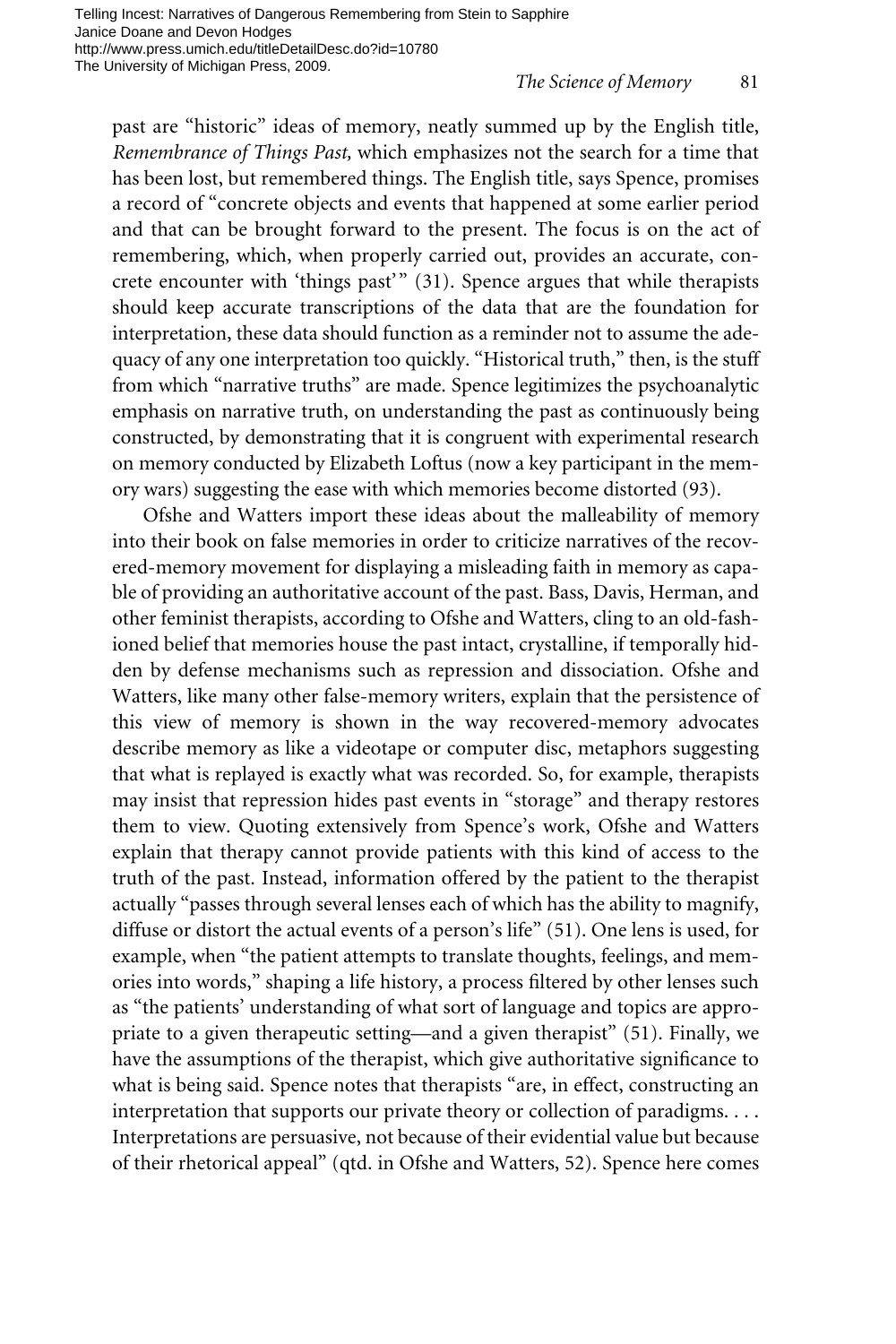82 Telling Incest Telling Incest: Narratives of Dangerous Remembering from Stein to Sapphire Janice Doane and Devon Hodges http://www.press.umich.edu/titleDetailDesc.do?id=10780 The University of Michigan Press, 2009.

> close to describing the process involved in what is called the "false-memory syndrome," the consequence of a therapist leading a patient to believe that she has been sexually abused.

> While Spence's theory of narrative and memory provides Ofshe and Watters with a way to undermine the authority and truth of recovered memories, his endorsement of a mediated and indeterminant narrative reality rattles their own confidence about what can be known about the past. There is a price to be paid for adopting new views of memory. According to Ofshe and Watters, Spence is left without a way to condemn "psychotherapy for its ability to create a believable but fundamentally untrue narrative" (52). And they report that they feel narrative creation in therapy is "disturbing" (53) and "distressing" (54). Without a definitive past as an anchor, Ofshe and Watters feel unmoored, sailing upon uncharted, choppy seas. Most devastating is the idea that without the ability to recover real events that carry inherent and unilateral meaning, patients are completely open to whichever winds of fashion their own therapists sail by: "Psychotherapeutic fashions, not being based on science, are formed by the culture and what groups of therapists decide among themselves. Because directions are determined by loose consensus, psychotherapy is extremely susceptible to the winds of the current zeitgeist" (59–60). Having appealed to what might be called a postmodern paradigm of memory that insists upon its shifting, constructive properties so as to discredit recovered memories, Ofshe and Watters try to dig their way out of the "pitfalls" associated with the doctrine of "narrative truth" by appealing to "historical truth," the same elusive, archaeological nugget that recovered-memory advocates so prize: "Surely, the information provided by clients about their own histories cannot be totally distorted by the lenses it must travel through in therapy" (54).

> Ofshe and Watters offer a very developed example of how this idea of lenses works when they discuss the case history of "F.T.," first published in Robert Langs's influential *Techniques of Psychoanalytic Psychotherapy* and reinterpreted by Charlotte Krause Prozan in *Feminist Psychoanalytic Psychotherapy.* According to Langs, his patient, Miss F.T., reported dreams, symptoms, and memories that Lang interpreted as stemming from penis envy and from his patient's having witnessed a primal scene between her parents. Apparently, as a result of this analysis, the patient experienced quite a bit of relief from her initial symptoms of "acting out," and her functioning improved. In her book, Prozan reanalyzes the case of F.T., proposing, as Ofshe and Watters put it, "that penis envy may have been an inappropriate diagnosis and that the patient had found the diagnosis meaningful only because she desired to please Langs" (57). Prozan notices that F.T.'s symptoms might now be read as clear signs of repressed sexual abuse, a diagnosis that she admits may be linked to therapeutic fashion: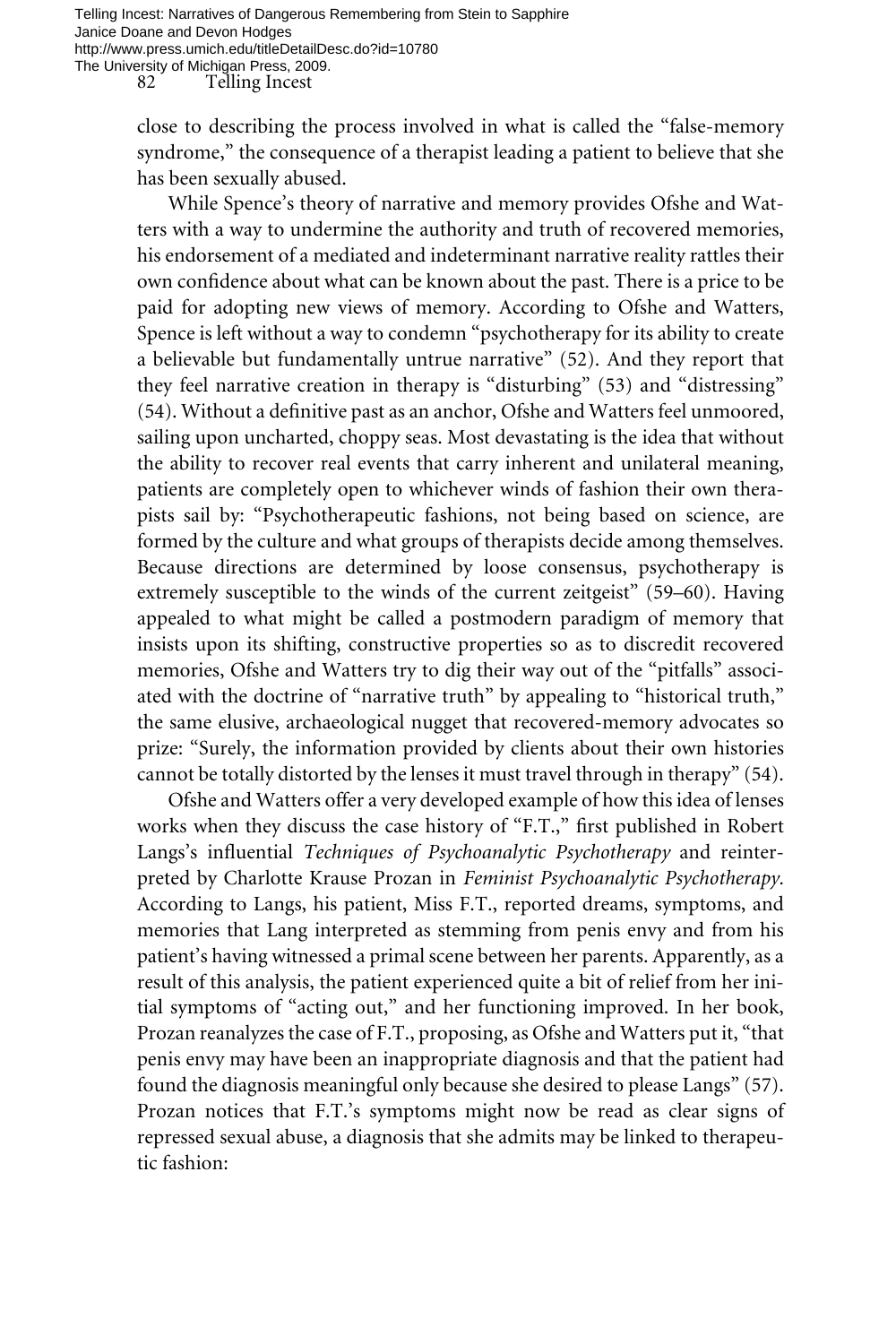In 1973 and before, analysts were looking for penis envy. In 1990, we are looking for sexual abuse. . . . Patient and analyst are living in the same culture, and are being formed by similar trends. They may collude in what they believe is an accurate diagnosis of the patient's problems. But because they are both culture-bound, the truth may elude them both. (59)

Here Prozan simply reiterates what has become a relatively standard understanding that the cultural narratives available for organizing experience into a diagnosis may not be isomorphic with the truth of experience itself.

Prozan's statement about narrative frameworks is, Ofshe and Watters conclude, "a rather devastating admission" (59). This harsh judgment is a bit puzzling since the idea that memorial pasts are malleable was initially proposed by them as an enlightened one: "While it's comforting to believe that all our experiences . . . are stored somewhere in our minds, this model of memory runs directly counter to almost all scientific studies and experiments on the topic" (38). And Ofshe and Watters laud the work of Loftus and Spence because it offers an alternative, presumably more defensible view that memory work is constructive, precisely the view that seems to inform Prozan's writing. Yet Ofshe and Watters now find this view "devastating" and lash out at Prozan (though she might be seen as simply putting theory into practice) rather than at Langs or even Spence, who first helps them make the case for the centrality of memorial reconstruction and interpretation.

Prozan, a self-identified feminist therapist, becomes Ofshe and Watters's target because they assume she is one of those dangerous, politicized therapists who implant false memories. The proof? First, after demonstrating that Langs's interpretation is governed by normative views of femininity and suggesting alternative readings of F.T.'s case, Prozan offers "the possibility that F.T. was sexually molested as a child" (206). Next, she admits that this new interpretation reflects a shift from a male-centered Freudian view to a feminist view that now has widespread cultural authority. This admission is itself a threat to the integrity of the past—the Freudian past in which women's stories of incest could be understood as fantasies, expressions of desire for the father. But Prozan goes further. Because Prozan explicitly says that the "truth may elude" both the Freudian and the feminist paradigms, Ofshe and Watters see her analysis as offering a damaging acknowledgment of the role of social forces in shaping analytical paradigms.

Oddly, Ofshe and Watters also try to suggest that Prozan's work is an example of the therapist's unwavering belief that stories of abuse are always true stories. Prozan, they assert, does not acknowledge the "pressure within therapy circles to *never* question the reality" of abuse narratives (60). However, it is Ofshe and Watters's own unwavering belief in her credulity that is exposed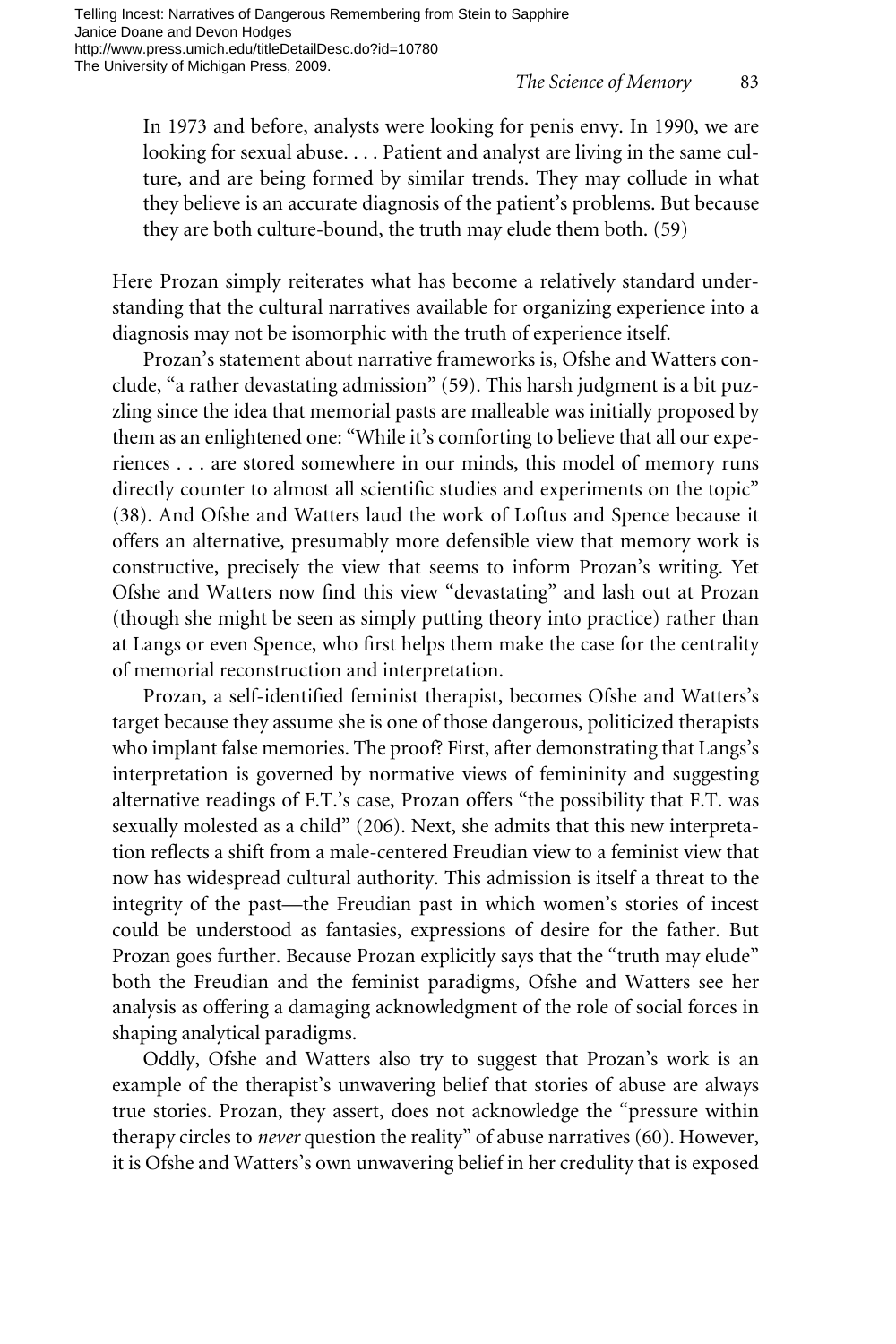in their reading of Prozan's text. Their interpretation is a defense, perhaps, against the anxiety created by her claim that feminism has altered readings of the past. Prozan explicitly recognizes that the abuse narrative she offers is only one possible interpretation of F.T.'s dreams and memories, though she also argues that her feminist analysis is able to account for features of the patient's narrative that Lang must ignore in offering his analysis. For example, she notices that Lang ignores the power that the father may wield.

Ofshe and Watters are increasingly agitated about the apparent chaos generated by the possibilities of reconstruction and reinterpretation offered by Prozan, imagining that suddenly there will be an infinite number of equally efficacious (or damaging) therapeutic interpretations about what really happened in the past. "By offering a history of abuse along with several other imaginative interpretations, Prozan seems to suggest that any number of narratives might have engendered confirming memories and proved equally effective in F.T.'s treatment" (61). Their worry about wildly proliferating interpretive solutions suggests that they have not fully acknowledged that social arrangements change very slowly, at least those that give rise to truly different, authoritative interpretations. The shift from diagnoses of penis envy to diagnoses of sexual abuse only took place after decades of feminist challenges to psychoanalytic views of femininity—and to the authority of a privileged male vantage point.

Indeed, the problem seems to be not that there are too many convincing therapeutic interpretations of women's experience but that there are not enough. The centrality of abuse narratives that Prozan comments upon, and sees vaguely linked to social forces and the media, has been made possible by an adherence to a single story line, now so familiar that it comes to seem natural rather than constructed. In fact, Spence's contribution, which has been valuably underscored by the false-memory argument, is to remind people of how naturalized the constructed narratives of therapy may become. Therapists forget that when diagnosing incest they are looking through several lenses. Yet Spence's way of addressing this problem also suggests ignorance about the power of cultural constraints: he imagines that the patient's free associations are rife with possibilities. Our point is that at any given historical moment most of these possibilities cannot be heard or articulated. The reductive scripts of both false-memory and recovered-memory testimonies are proof of this. As Janice Haaken has pointed out, both types of story often deny the "the diversity and nuances of injurious experiences within the family" ("Sexual Abuse," 121).

Despite their insistence on the malign influence of psychotherapy, Ofshe and Watters nonetheless offer the beginnings of a more broadly conceived analysis of the memory wars. Because of their careful attention to issues of interpretation that ultimately threaten them, they open up a space for a consideration of gender, power relations, ambiguity, and rhetoric as crucial components of the recovered-memory/false-memory debate.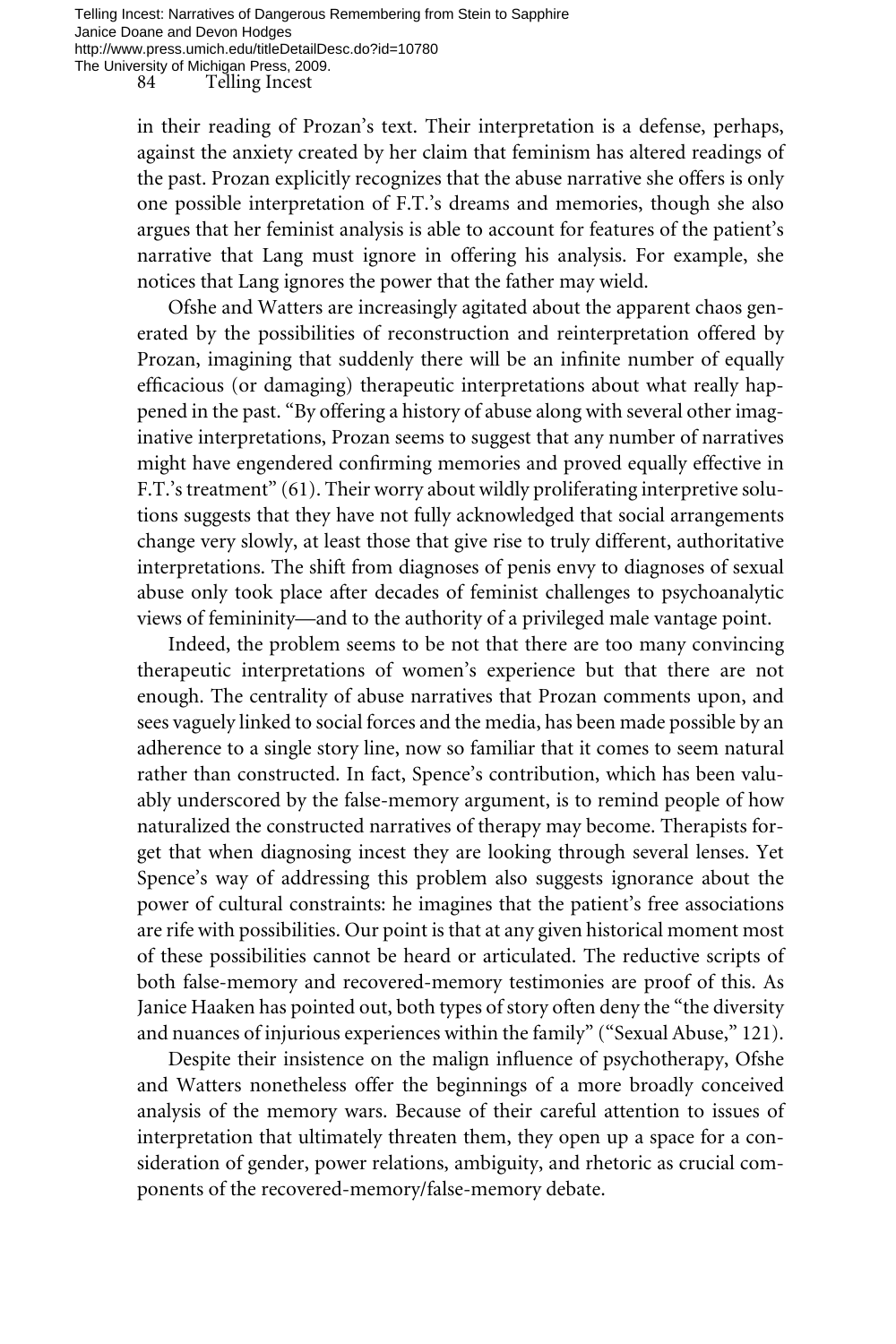Ofshe and Watters's anxiety about the difficulty of establishing the truth should not be construed simply as evidence that they are caught up in the vestiges of a dying system of belief in the past's accessibility. Like Spence, who also offers a place for verifiable historical data, they have a responsible concern with accountability, and its fate within very complex discourses about memory. Because of cases involving million-dollar lawsuits and the health of elderly parents, Ofshe and Watters have an understandable attachment to verifiable truths. Going to a therapist for comfort drawn from the able recasting of the past is one thing; going to court and using revisionary memories as evidence to sue a parent is quite another. Of course, narratives produced by the false-memory syndrome movement are dangerous too. False-memory advocates who serve as expert defense witnesses provide "scientific" narratives about memory that have a damaging power to rationalize the view that women are hysterical and unreliable witnesses. In this way the narrative truths of false-memory experts may work to suggest that there is no reason to listen to women's accounts of sexual abuse.

Whereas the desire of women to validate recovered memories produces appeals to child abuse statistics and to a recognition of the trauma found in domestic life, false-memory proponents use "science" to attack what they conceive of as a popular mode of irrationality, the belief in stories produced in therapy. In the background of false-memory arguments is the saving power of science as a grounding truth, one that also upholds the sanctity of the family. Frederick Crews, though not a scientist himself, has become the key falsememory spokesman for empiricism. In his attacks on recovered memories, Crews insists, first and foremost, upon the necessity for scientific, "empirical" criteria as a way of differentiating between real and false memories. Armed by an insistence upon "controlled studies," and "demonstrable proof," Crews cuts a rather ruthless swath through what he believes is the deplorable legacy of psychoanalysis as it is dramatized in recovered-memory therapy. According to Crews, Freud was a quack whose ideas about the mind have never been proven. Today Freud's blinded followers still find an intellectual home—in a morass of logically contradictory practices and beliefs that they perpetrate on helpless, vulnerable patients who are rarely helped and often harmed.

Crews's certainty, and his accompanying arrogance, are fueled by an idealistic faith in the "rational-empirical ethos." What false-memory and recovered-memory writers often share in common is an insistence on the existence of an unproblematic reality, "true stories," as Lenore Terr puts it in the subtitle of *Unchained Memories.* In practice, what this means is that both sides must downplay the complexity and ambiguity of the supposedly true stories they are telling, while holding their opponents to impossibly high standards for establishing the unvarnished truth. As a result, each gets to dismiss the other side while also making itself vulnerable to further attack. Crews, for example, claims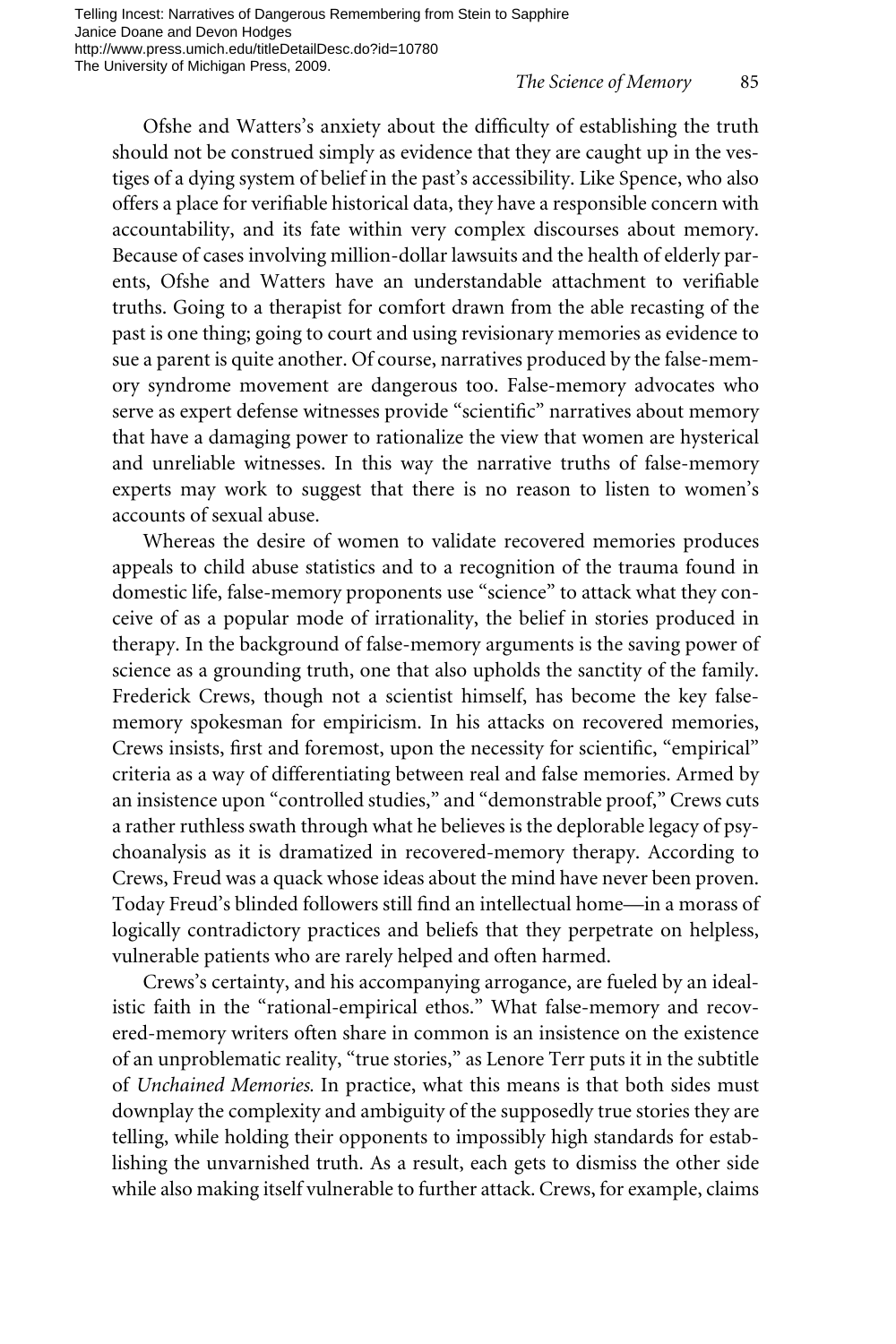to offer the truth of science against the falsehood of hysterical opponents. But, of course, it is possible to conduct an analysis of empirical arguments that would look like Prozan's analysis of therapy, which reminds us how culturebound these arguments are. Raw observations made by scientists are processed through different lenses because scientific work stands within traditions that offer different perspectives. This is not to say that there are no facts, but that the factual world is not devoid of ambiguity because there are different frameworks for making sense of data and scientists must construct narratives to convey their findings.

The writings of Crews make clear yet another problem with the idealistic attachment to a simplified version of the truth. Because Crews has a mission to defend truth from falsehood, there is no room for compromise. Eventually nothing, it seems, will satisfy him or achieve his aim to defend the truth other than the utter destruction of psychoanalysis and every related school of therapy. Not for him the "seeming rationality" of "moderate" positions. Responding to a therapist who in fact agrees with him that some memories are true and some are false, Crews accuses her of a lack of rigor and "middle of the road extremism" (249).

Crews's "exchange" with therapists in the *New York Review of Books* vividly highlights this polarizing dynamic. To exemplify its vituperative and unproductive nature, we can look at the "dialogue" between Crews and Prozan (a familiar cast of characters appears regularly in all of these writings). As we have seen, Prozan is particularly disturbing to false-memory writers because she acknowledges that diagnostic tools are culture-bound, which is not a controversial claim in many contemporary conversations about the production of knowledge. Crews uses a snippet of the quote from Prozan's book that Ofshe and Watters cite at greater length. In a paragraph devoted to "young [Freudian] fanatics" who believe that memories can be recovered, even back to the womb, he concludes with this sentence: "And in *Feminist Psychoanalytic Psychotherapy,* Charlotte Krause Prozan, who sensed which way the wind was blowing long ago, reports that whereas analysts used to be watchful for penis envy in women patients, today 'we are looking for sexual abuse'" (221).

Crews is unfair in two ways here. First, he suggests Prozan's guilt (and these therapists are criminal, according to Crews) by association. Her practices, as he views them, can be adequately represented by categorizing her with the more extreme and bizarre practices of recovered-memory therapy. Second, he quotes her out of context so that her acknowledgment of the cultural reinforcement for "looking for sexual abuse" becomes an unqualified endorsement of the practice. Crews is crafting a uniformly hostile argument designed to win unquestioning support for his view that there is no point to listening to therapists discuss the psychoanalytic process because, well, they are narrow-minded fanatics.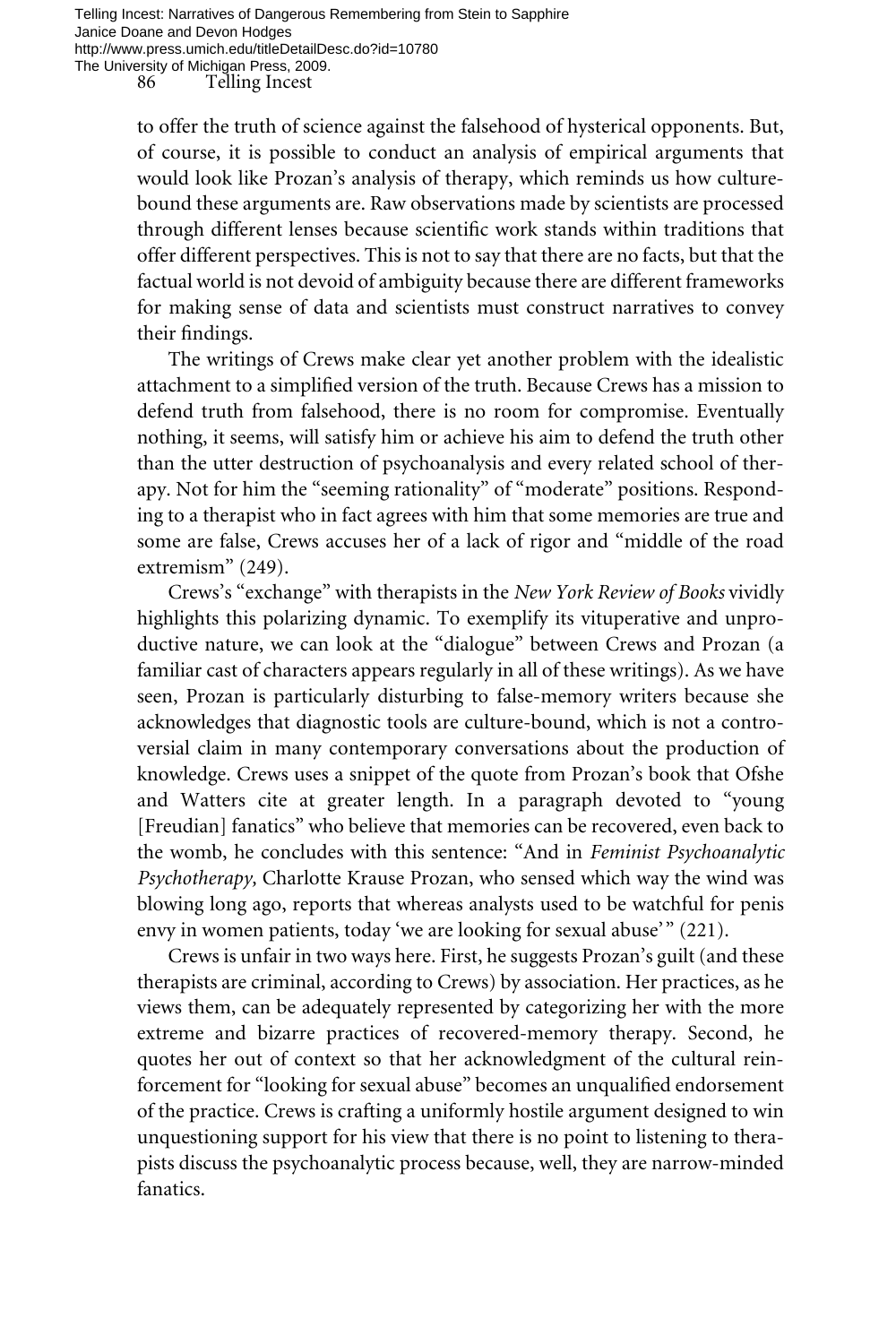## *The Science of Memory* 87

Understandably provoked, Prozan responds in a similar vein. Characterizing his critique as a "hit piece," Prozan represents Crews as irrational, "polarizing the topic by vindictive, bitter, and emotional attacks against those who disagree" with him (235). But Crews has the last word in this exchange, and his response, of course, is not meant to seek common ground but rather to demolish her integrity as a therapist. He mocks her feminist analysis as based on the reading of only one feminist article about recovered memories of abuse, though her book actually includes a wide range of references to feminist scholarship that has informed her thinking. He also asserts that she takes her direction from ill-digested readings of incest survivor handbooks. Then, adding injury to insult, he draws from her case notes to insinuate that she has harmed a patient. To Prozan's simple charge that she has been quoted out of context, he responds, "To be sure, that phrase was plucked from a paragraph in which Prozan displayed a momentary realization that diagnoses are subject to fashion. . . . the quotation accurately reflects her policy" (255). His sarcasm transforms her into an unreflective therapist who bullies her patients into illusory and destructive memories of child abuse.

Because Prozan is characterized as a faux feminist, she can be used to make "fashionable" feminism a target. This strategy is employed again in another of his contributions to the memory wars when he attacks two other feminist therapists, Adrienne Harris and Judy Messler Davies: "With their less than deferential reference to Freud, their portentous hints about the need . . . for altering 'power within the family,' and their scorn for the 'magisterial' (male) analysts' 'evenly hovering attention, neutrality and capacity to stand aside and objectify,' Harris and Davies are mounting an unapologetic feminist assault on the traditionally masculine ethos of Freudianism" (245). Because Crews is a self-confessed "Freud-basher," it is stunning that he here stands with Freud against feminists on the grounds that they are assaulting the "masculine ethos of Freudianism." At this moment, his expressions of commitment to the "rational empirical ethos" and the "capacity to stand aside and objectify" can be seen to function as one rhetorical strategy of a male backlash against feminism and the feminizing of the profession of therapy.

Crews's use of the Ross Cheit case reveals how tortured the logic of this backlash can become. Cheit, a professor at Brown University, recovered memories of being abused by the administrator of a summer camp who eventually confessed to the abuse. Given the way false-memory partisans have cast doubt on the veracity of women's memories, it makes sense that only a male victim of nonincestuous abuse could provide for Crews a convincing example of a "true story" of recovered memory. The case is tricky, but Crews valiantly attempts to enlist Cheit's substantiated memories of abuse for Crews's "side." First, Crews asserts that Ross Cheit's memories of sexual abuse were "proved beyond question." Though elsewhere Crews acknowledges the prevalence of sexual abuse,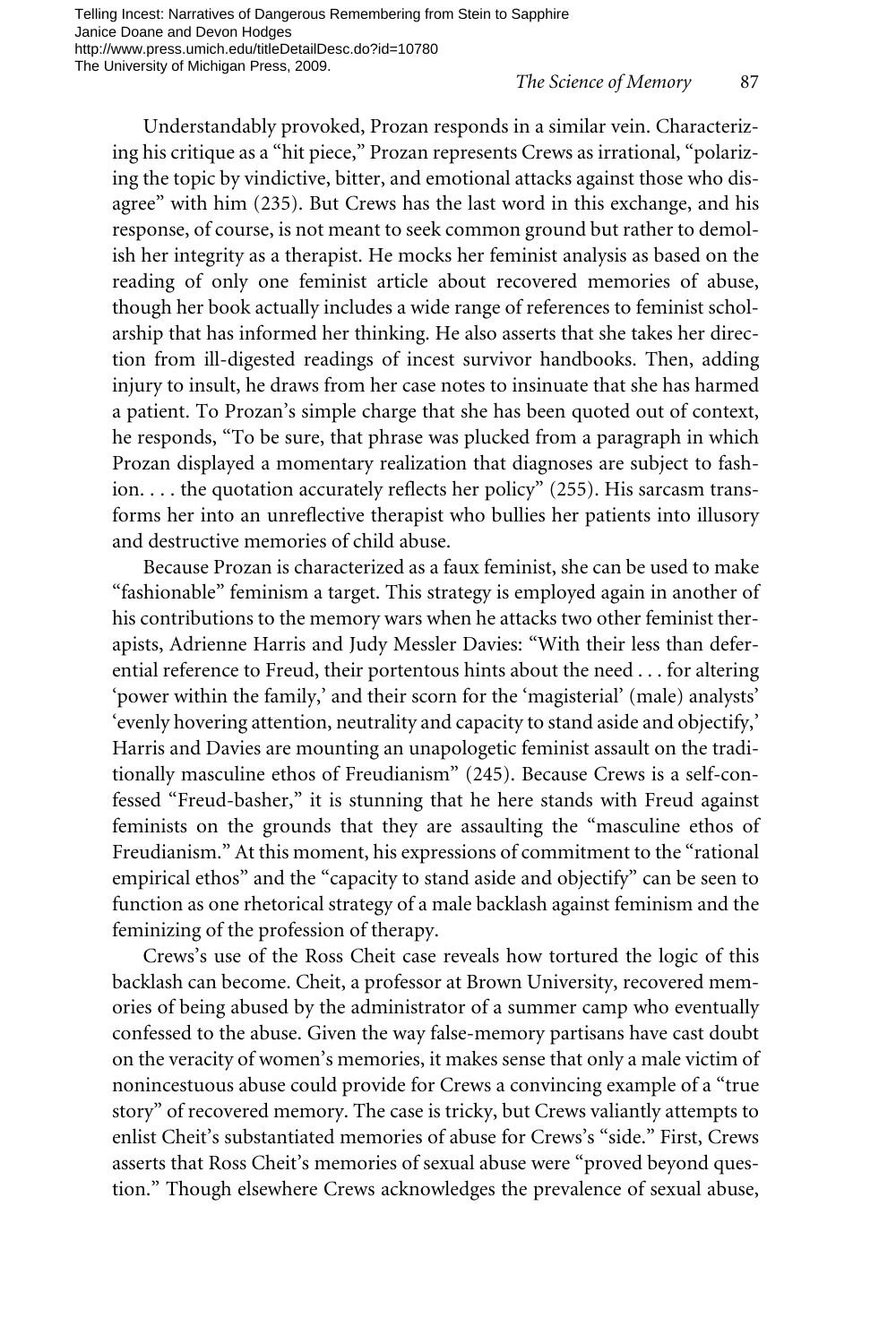this is the only time he firmly credits the truth of a story about recovered memories of abuse—and it puts him in an awkward position. Because he believes Cheit, Crews wants to prove that Cheit never really forgot his abuse. This way, Cheit's true story of abuse will prove the truth of Crews's position: only quacks believe in repression, and so recovered memories are quackery. Cheit's uncertainty about what happened to his memories helps a little; Cheit tells Crews in a phone conversation that he is "inclined to doubt that he abruptly and completely consigned his experience to oblivion" (165). In his original essay for the *New York Review of Books, Crews had concocted a firm story to shore up* Cheit's tentative words: "the adult Cheit *refocused* his faded but unrepressed experiences after he had read a book about pedophilia (as he did) and became morally exercised about it" (55).

This ringing conclusion is revised when Crews is informed by Cheit that he had read the book at the suggestion of his psychotherapist *after* his memories came back. Crews rewrites and comes up with this: "The possibility—indeed, the likelihood—that Cheit lost track of the incident at issue through an ordinary process of atrophy renders the example of his restored memory useless as proof of repression" (166). While it would seem that Cheit's story—he experienced anguish as an adult, went to see a therapist, recalled forgotten memories of abuse—serves to strengthen the validity of therapeutic accounts about longoccluded traumatic events that belatedly and painfully intrude into the present, Crews waves away these features of Cheit's story by turning the "possibility" of memory atrophy into a "likelihood" (165–66). In an "exchange" with Crews, Michael Erdelyi writes: "Ignoring for the moment the question of repression, which is a vast red herring in Crews's article, Cheit's recovered memory suggests that memories do not invariably decay over time. Even if, for the sake of argument, we chose to deny the existence of repression as Freud defined it the exclusion of some memory or impulse from consciousness—inaccessible or forgotten memories *for whatever reason,* are still subject to recovery" (269).<sup>3</sup> In Crews's response to Erdelyi, he makes no mention of Cheit, a "real-world case" (and Crews likes practical examples) that ultimately calls for too much openness to what would be called a "survivor story" if a woman told it.<sup>4</sup>

Crews's polemical tactics seem far removed from the presumed ethos of science as characterized by dispassionate, reasoned inquiry. Passionate rhetoric on the part of advocates on both sides makes difficult a productive discussion—productive of doubt as well as assent—of the issue of child sexual abuse and its representation. However, there are feminists among the false-memory movement who are genuinely interested in finding common ground with recovered-memory advocates because they understand that women's experiences of sexual abuse were long rendered invisible and silent. While a number of false-memory writers tend, like Crews, to make feminist therapy seem a monolithic and almost criminal practice, these writers complicate that story by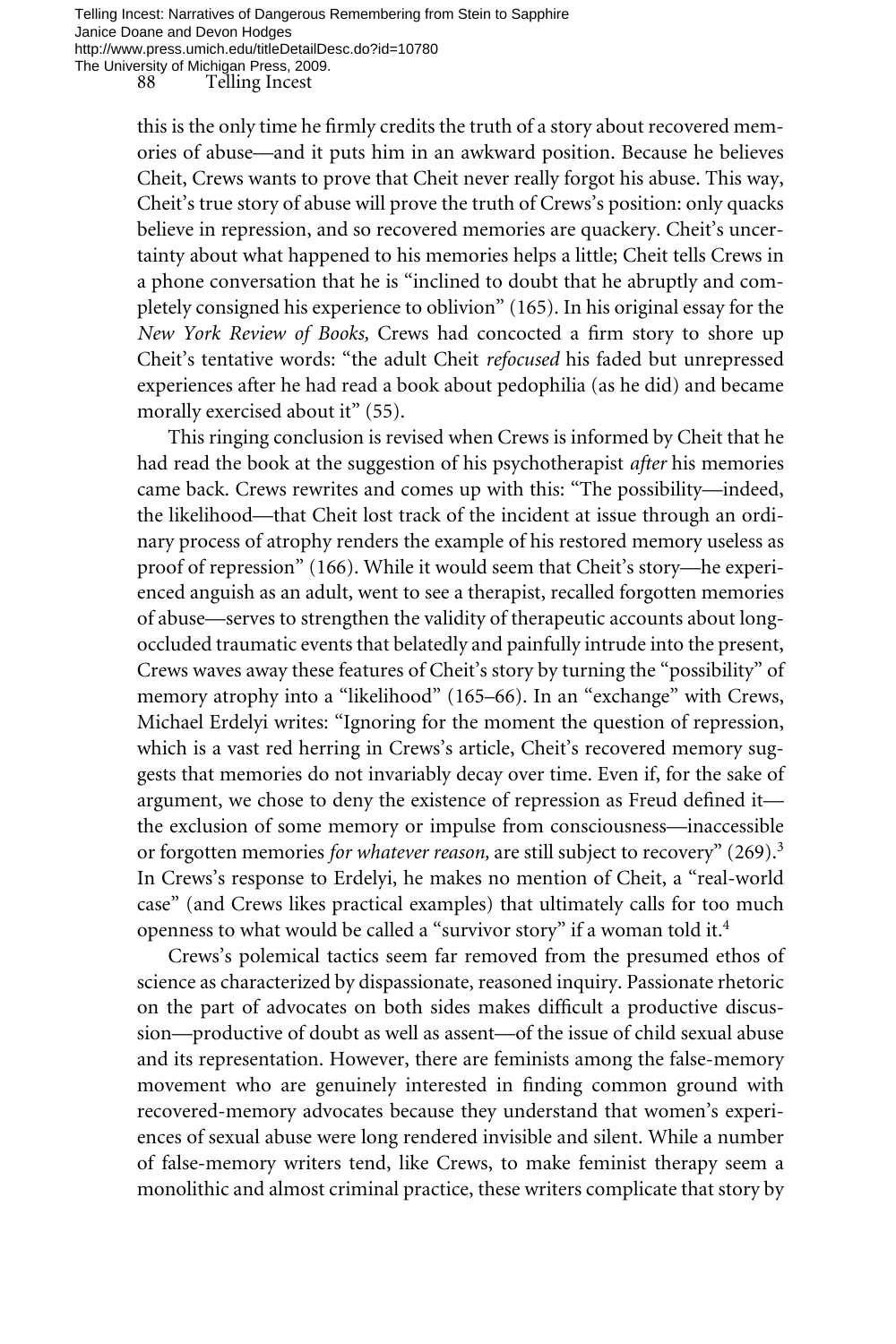their very existence.<sup>5</sup> Two writers who have been particularly important in this regard are Elizabeth Loftus and Carol Tavris.

Elizabeth Loftus is highly visible both as a memory researcher and as an expert witness for defendants in recovered-memory cases. In addition to numerous academic publications, she has coauthored two first-person popular books that recount "true stories" (*Witness for the Defense,* xiii) of her personal and professional experiences. In the most recent of these, *The Myth of Repressed Memory* (1994), she labels those who believe in repressed memories "True Believers" and those who challenge them as "The Skeptics," a way of categorizing each side that makes clear which side she is on.

My research into the malleability of memory aligns me with the Skeptics, but I am also sympathetic to the True Believers' concerns. I do not want to see a return of those days, not so very long ago, when a victim's cries for help went unheard and accusations of sexual abuse were automatically dismissed as fantasy or wish-fulfillment and shunted away into the backwaters of public conscience. Nor can I automatically accept the idea that significant numbers of therapists are carelessly implanting memories in their client's minds. I don't believe the world is so purely black and white. (32)

And so she answers all letters, talks to both sides, and tries to remember that the debate is "not about sexual abuse or the hard-won gains of the women's movement," not about "ideology" but about memory (213). Only because Loftus does not see her research on memory as situated within political and discursive contexts, or on a terrain where a narrative war is taking place, can she claim that her work is above the fray.

Loftus's research on the shiftiness of memory is put to a number of polemical, if not ideological, purposes. Spence uses Loftus's work to legitimize his view that "narrative truth" emerges in the therapeutic process. For Spence, her work explains why it is no longer "scientific" to believe that undistorted, foundational truths of the past are easy to retrieve. Though this challenge to "historical truth" is disturbing to Ofshe and Watters, they also use Loftus, but to attack a particular set of narratives that have emerged in therapy. Ofshe and Watters, like Loftus herself, thus can retain a conviction about the unquestionable truthfulness of their own stories about incest and memory while challenging the truth of narratives about recovered memories. In recovered-memory arguments, however, Loftus's research is criticized for downplaying studies that show the accuracy of long-term memory and for overgeneralizing her own findings, which do not focus on adult memories of abuse. Feminist proponents of recovered memory, because of their insistent focus on the relation between knowledge and power, are particularly disturbed that Loftus's work on the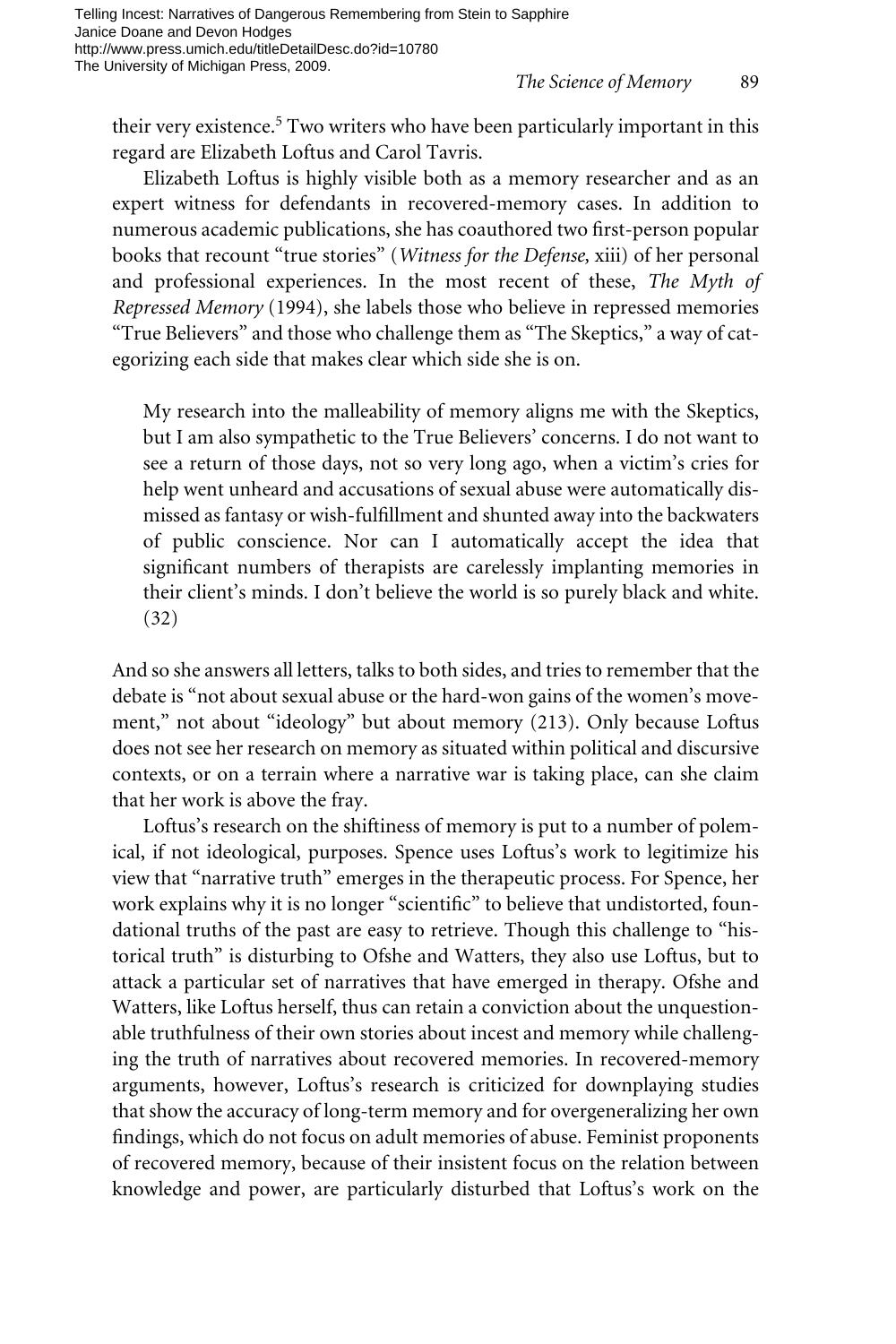90 Telling Incest Telling Incest: Narratives of Dangerous Remembering from Stein to Sapphire Janice Doane and Devon Hodges http://www.press.umich.edu/titleDetailDesc.do?id=10780 The University of Michigan Press, 2009.

> manipulability of memory abets those who would like past sufferings to "go unheard." Bending over backward to demonstrate her awareness of this problem, Loftus actually cites concerns about her own work expressed by Judith Herman. Herman says that it offers a "new way to challenge the authenticity of child abuse and invalidate women's testimony about child abuse" (qtd. in *Myth of Repressed Memory,* 213). Loftus's research, as she admits here, functions in multiple ways as it is appropriated for different polemics. Indeed the anxiety created when reading this literature is caused by the effect on the reader of becoming invested in the truth of certain stories—those of recovered-memory proponents or those of false-memory proponents—only to have that faith betrayed. If, as Freud says, anxiety is the anticipation of danger, reading the opposing texts on recovered memory is likely to create anxious readers.

> Loftus's work seems less partisan than the work of those who both defend and attack her research. She is more open and counts herself a feminist who wants to acknowledge the frightening consequences of false accusations without denying the frequency of child sexual abuse. Yet her work straddles both sides of the memory wars not only because of her explicit desire to establish a middle ground but also because of an implicit structuring tension that exists between the stories she tells about her personal life and her research on memory.<sup>6</sup> For example, Loftus's first mass-market book, *Witness for the Defense*, contains a "true story" about an event that occurred when she was on the witness stand explaining how two mothers might have used leading questions to distort their children's memories of being abused at a summer camp. Loftus was asked to be an expert witness because the idea of memories as formed through a manipulable process of rehearsal is important to new views of memory and to her own research. In the course of her testimony, the prosecutor skeptically asked: "You really don't know anything about five-year old children who have been sexually abused do you?" At that moment a "memory flew out at me, out of the blackness of the past, hitting me full force." She answers the prosecutor, "I do know something about this subject because I was abused when I was six years old" (149).

> With the force of a blow, a forgotten and apparently unrehearsed memory of being abused by a baby-sitter suddenly emerges after many years, its truth uneasily opposed to the falsehood of children's "rehearsed" memories or the "contaminated" memories that she produces in her laboratory to show memories are but "mist" (4). Nonetheless, in her second popular book, *The Myth of Repressed Memory,* she argues against the existence of "repressed" memories because they depend upon belief in an invisible, unproven mental operation, repression. In narrating her own abuse story, Loftus almost admits that her memory is governed by an unseen force: the unconscious? To the defense lawyer who thanks her for sharing her memory, she responds: "I'm not sure I had any choice" (151). At this moment, Loftus sounds remarkably like a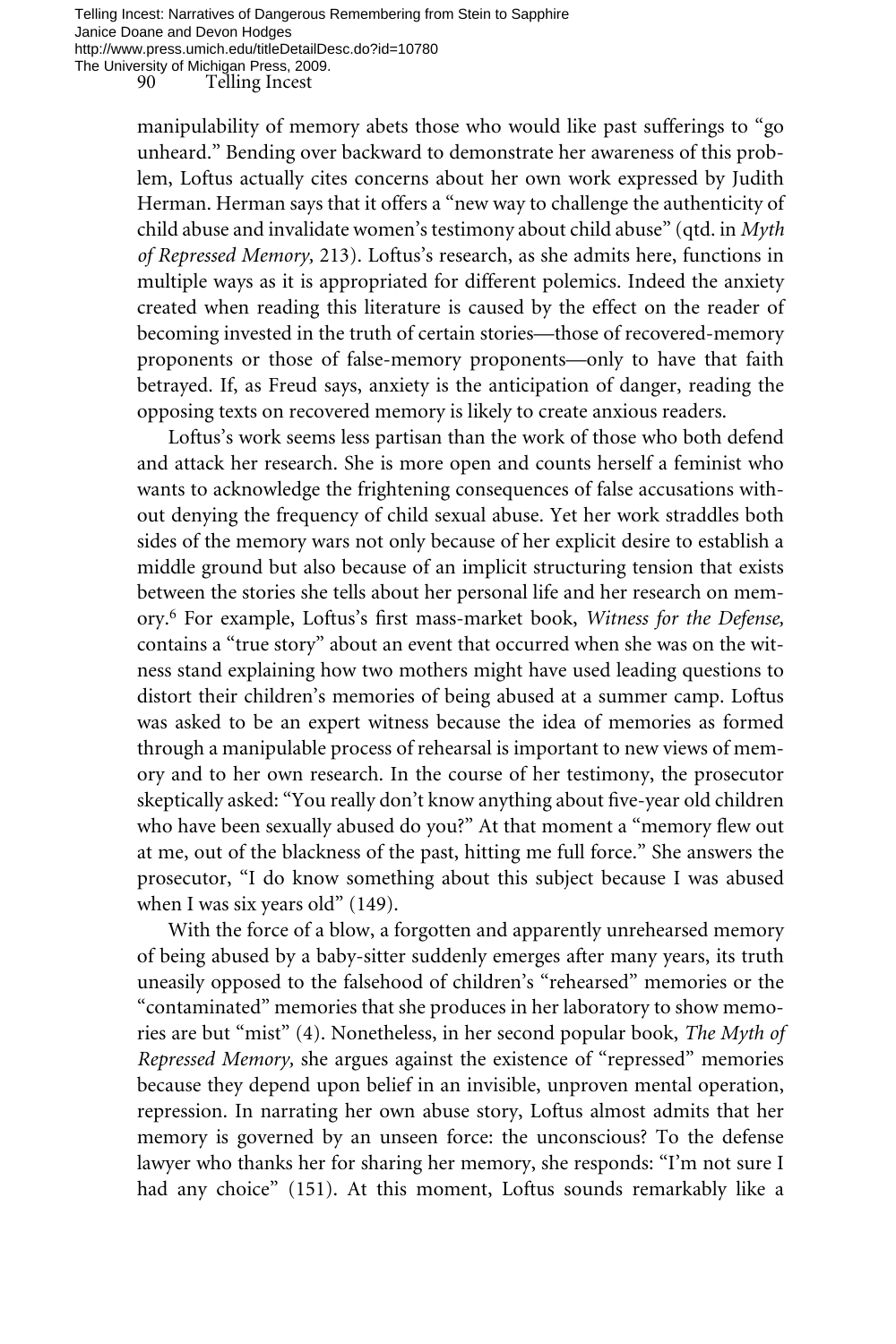woman recovering a traumatic memory. Recovered-memory proponents have seized on Loftus's story to argue persuasively that she has not been able to integrate her own experience into her research; her straddling of two "sides" is then a manifestation of her split response to the issue of recovered memory.

Another interpretation is possible. If Loftus's doubt that she "had any choice" supports belief in spontaneous, recovered memories, Loftus perhaps includes her story about her abuse because it strengthens her credibility as an expert witness against the validity of recovery memory. Precisely because she has recovered memories of her own abuse, Loftus can be seen as unbiased when she disputes other women's testimony about recovered memories. After all, her traumatic memory (it hits her "full force") is a response to a question about her credentials: "You really don't know anything about five-year-old children who have been sexually abused, do you?" Oh yes I do, she tells him. I am an expert here too. This is a strange kind of credentializing, which depends upon Loftus's commitment to two very different narratives about sexual abuse and memory.

When she narrates another personal memory in *The Myth of Repressed Memory,* she chooses one that easily supports the thesis that memories are reconstructions. In this story, Loftus tells us about her mother's death, an event she also draws upon to demonstrate "motivated forgetting," a concept she finds more acceptable than repression because it is consciously willed: "When I think about my mother's death, for example, the images and emotions are so painful that I immediately push them away out of mind" (214–15). To depict a memorial truth "that never happened," she begins by describing what *did* happen one summer when she was fourteen: "one bright morning I woke up and my mother was dead, drowned in a swimming pool" (39). That, she says is the "happening truth," or what Spence might call the "historical truth." She also had adopted a narrative truth about these events, one that was suddenly revised, many years after her mother died, when her uncle informed her that she was the one who found her mother in the pool. Until this moment, she had believed that her aunt had found the body. For three days, Loftus developed ever more detailed memories of finding her mother until her brother called to tell her that her uncle had checked the facts and found that his memory was wrong. With a sense of loss and grief, she had to give up her newly minted memories, more coherent than her old fragmented ones.

Loftus's personal story of an invented memory is much more vivid than the ones developed in her laboratory in which subjects are led to believe that as children they were lost in a mall. While Loftus's story certainly depicts the malleability of memory, it does something more. Like the story about the baby-sitter who abused her, the narratives of her mother's death evoke our sympathy and hence belief. It does not seem surprising that Elizabeth Loftus, a haunted woman, would continue to be concerned about "victims' cries" or why she would dedicate herself to exploring the way memories shift, separating us, pro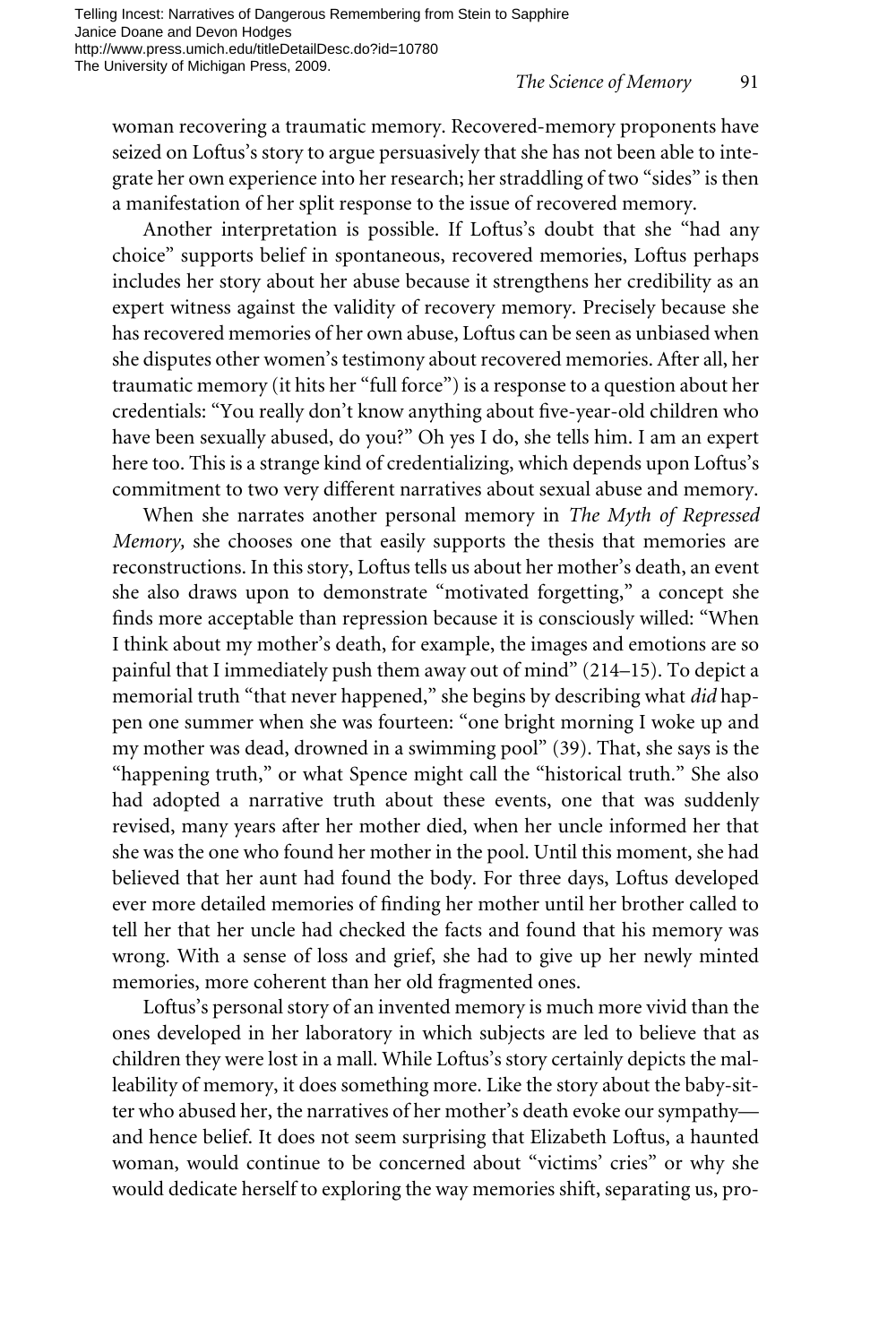tecting us from pasts that may be more ambiguous and disturbing than even the horrible stories we devise to represent them. Stories about false memories, like stories about recovered memories, are conditioned not only by ideological ends—which side are you on?—but also by their ability to shape the potential meanings found in our mundane but deeply felt pasts. Certainly Loftus tells us about the "new" story of her mother's death as part of a power play; it provides compelling evidence for her argument about memory's malleability. At the same time, her account of rescripting the past demonstrates that the "new" story of her mother's death allowed her access to unmanageable material that her first story could not reach. Because the "new" story, awful as it was, gave her consolation, Loftus found it hard to give up.

Like Loftus, the feminist sociopsychologist Carol Tavris has become a public witness against recovered memories, though initially she was more interested in arguing that the early political feminist incest story about abuse is better for women than the feminist recovery story. By comparing her discussion of "survivor" narratives in her *Mismeasure of Woman* (1992) with an essay of hers published a year later in the *New York Times Book Review,* we can see how her analysis of recovery narratives changes and consolidates as it is retold in a different venue and at time when media skepticism dominates reports about recovered memories. Tavris, like many others in the debate, is ultimately pulled into the role of an arbiter between truth and falsehood. Her initial feminist analysis of how political and institutional pressures shape narratives of abuse becomes something quite different when redesigned for a more general audience. Her *Times* piece is a lecture about incest stories that largely consigns "recovery stories" to the realm of error. In return, those feminists who want to marginalize her political analysis are able to denounce Tavris as part of the backlash against feminism.

In a small section of *The Mismeasure of Woman* titled "Choosing a Story: Victims, Survivors, and the Problem of Blame," Tavris probes the "misty intersection between political analysis and psychological trauma" (313) in an effort to answer the question: how did we get from Louise Armstrong's political analysis of incest to a reliance on the highly individualizing narratives of psychotherapy? To some extent we have already told this story ourselves, but Tavris's contributions are especially trenchant because of her keen appreciation of the cultural reinforcements for abuse narratives. Drawing on the work of Nancy Matthews, who has analyzed how, in the evolution of the antirape movement in Los Angeles, grassroots work incorporating feminist patriarchy theory was gradually replaced with state-supported and apolitical therapeutic programs, Tavris explains that decisions of funding agencies helped to define rape in the 1980s as an individual rather than a political problem. At the same time, the proliferation of public horror stories about child abuse deflected attention from Reagan's cutbacks in funding for children's programs, prenatal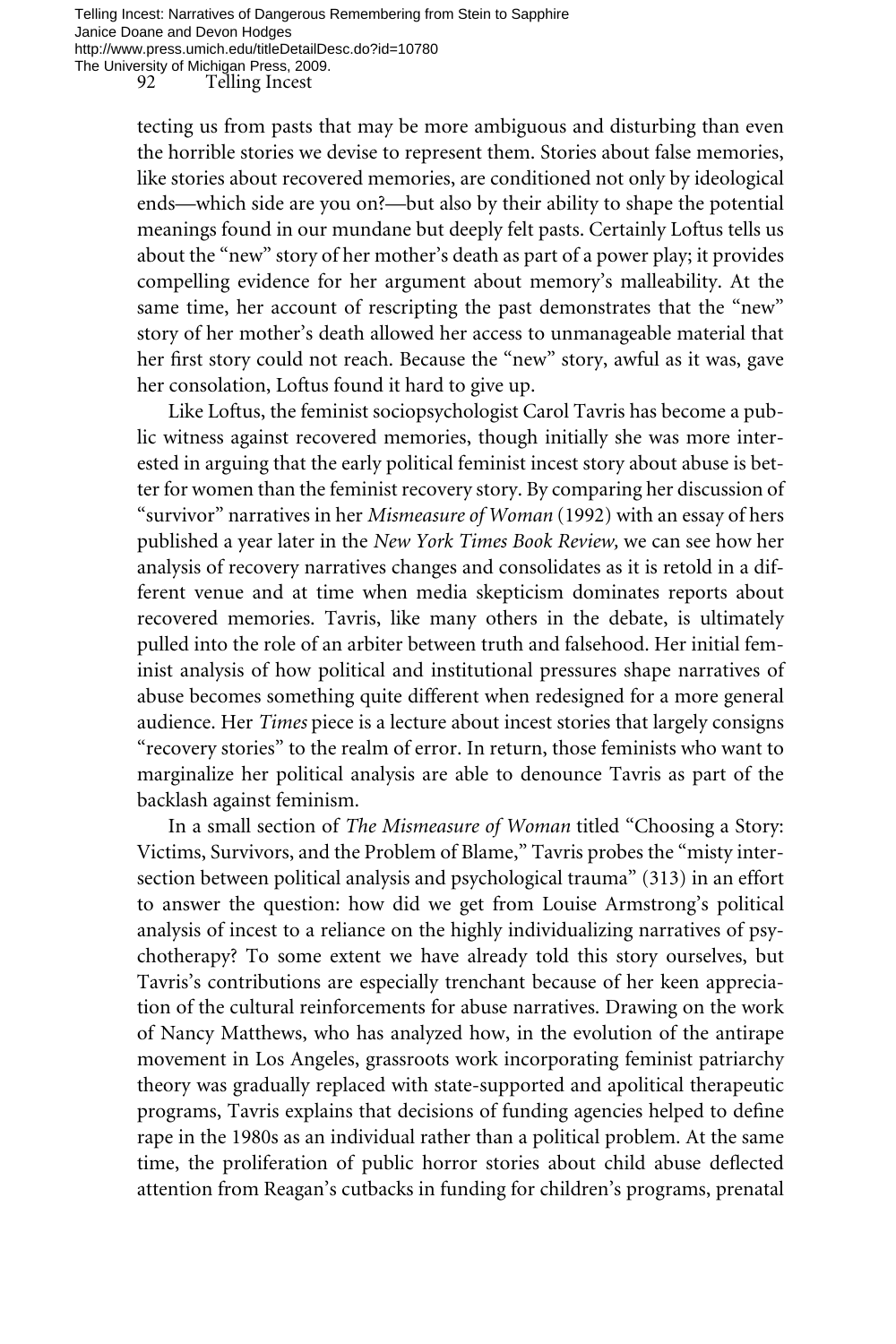care, and other forms of welfare to women, children, and families. The proliferating and increasingly personal narratives of "past" incest abuse were thus ever more at odds with the present social reality in which large numbers of children were (and are) being maltreated because of their growing impoverishment. With few resources supporting the grassroots feminist work that provided a broad political critique, therapy provided the context for personal stories about abuse and provided the place where anxieties about the changing role of women, expanded definitions of normative sexuality, and economic insecurity could be represented—and somewhat contained. Within the individualized and constrained discursive community of "survivors," women talk about their difficulties and find an explanation for their problems: they were victims of abuse. Tavris notes that this story tells women that their problems stem from past events; their current realities, however difficult, are not the key issue. And by telling abuse narratives, women gain the support of other victims who offer them the comfort of shared understanding.<sup>7</sup>

Yet though the abuse story appeals to many women and decreases their isolation, Tavris argues that it does not work to challenge a system that provides ever less to those who have least. As she points out, middle-class survivors do better than working-class survivors because they have more options. Tavris's expressed belief that survivor groups can make women feel better is mitigated by her political analyses of a narrative that focuses on "past reasons for current problems": "It overlooks the current realities that entrap survivors, and, by assuming that all survivors share economic opportunities as well as psychological suffering, it blurs the different prospects that people have to recover from trauma and to make abiding changes in their lives" (321). Tavris does not deny that women are traumatized; instead, she challenges the political efficacy of conventional, highly individualized narratives of traumatic abuse. "Nothing changes."

Tavris's irritation with the success of what she calls "the sexual-survivor ideology" became more public as a result of an essay she wrote for the *New York Times Book Review,* "Beware the Incest-Survivor Machine." The title, despite its jocular reference to Lewis Carroll's "Jabberwocky," suggests a paranoia about mechanically produced incest survivor stories that was absent from her book. Not surprisingly, the article contains very little of the powerful feminist political analysis that fueled her book's critique of sexual abuse stories. Instead, she focuses on much-attacked books on incest, the best known, of course, being Bass and Davis's *Courage to Heal.* Though Tavris mentions the social anxieties crystallized in abuse narratives, her review is primarily devoted to making the case that recovered-memory horror stories express a popular but outdated view of memory. Loftus's work (not mentioned in *Mismeasure of Women*) and other accounts of memory are extensively discussed and complex views of memory contrasted with the simplistic stories about the past found in abuse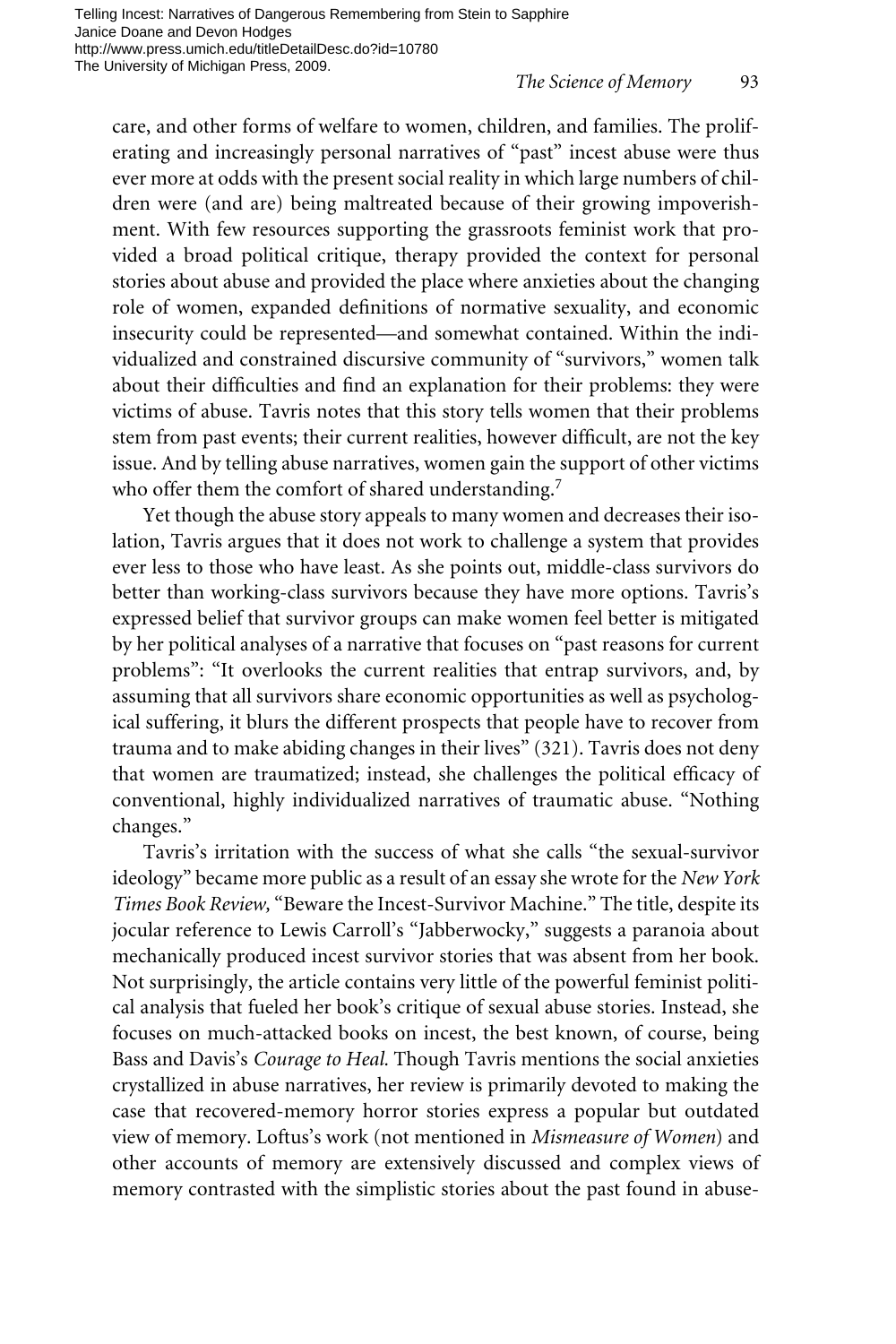survivor books. "Beware the Incest-Survivor Machine" contains no discussion of the economic resources of survivors or of federal cutbacks. In the last three paragraphs of her essay, Tavris finally does return to her book's concern about the depoliticization of women's victimization, but because feminist scholarship has been marginalized, her conclusion simply functions to add to the guilt of foolish "survivors." Not only do abuse "survivors" tell misguided stories about the past but they impede social change.

Tavris's patronizing account was bound to elicit angry responses that could ignore her now reduced political analysis. The *New York Times Book Review* printed two full pages of letters generated in response to "Beware the Incest-Survivor Machine." The first letter is from Judith Herman, who begins, "As a professional authority on incest and one of the few writers whom Carol Tavris cites with respect, I must protest her mean-spirited and completely gratuitous attack on incest survivors," and ends, "If Ms. Tavris is really so tired of hearing about incest, she should stop trashing other women and join with us to try to end the epidemic of sexual violence" ("Real Incest," 3). The next letter reminds her that "child abuse and sexual abuse are not rare phenomena" ("Real Incest," 3). Another tells Tavris that the crime of incest is often unseen and unprosecuted and asks her what she thinks victims should do. There is only one letter, written by a member of "a family in which one member . . . declared herself to be an 'incest victim'" that applauds Tavris essay in an unqualified way ("Real Incest," 27). Of course the nearly univocal quality of the responses to Tavris is a problem too. This "exchange," much like the Crews "exchange," is highly moralized and adversarial.8

In Tavris's response to these letters, she reiterates her concern about real abuse and defends her feminism. To raise concerns about stories of abuse "does not make me antifeminist, any more than criticizing some policies of my government makes me anti-American" (27). Of course, in her review she never does criticize policies. This difference between the analysis in her book and the one provided in her review is significant because it means that Tavris's essay in the *Times* does not do the kind of feminist critical work that she both practices and commends in her book. For her article in the *New York Times Book Review,* Tavris more narrowly, and predictably, focuses on survivors and therapists as causing sexual hysteria by manufacturing memories. Not surprisingly she, like Loftus, is now on the board of the False Memory Syndrome Foundation, whose profound influence on media coverage has been criticized by Mike Staunton in the *Columbia Journalism Review* as actively blocking the publication of stories that either challenge the phenomenon of false memory or try to investigate the FMS Foundation itself.

Also missing from the *NYTBR* exchange between Tavris and her detractors is any further analysis of the enormous market for "survivor" books, one of the explicit causes of Tavris's alarm. She notes in her opening paragraph that more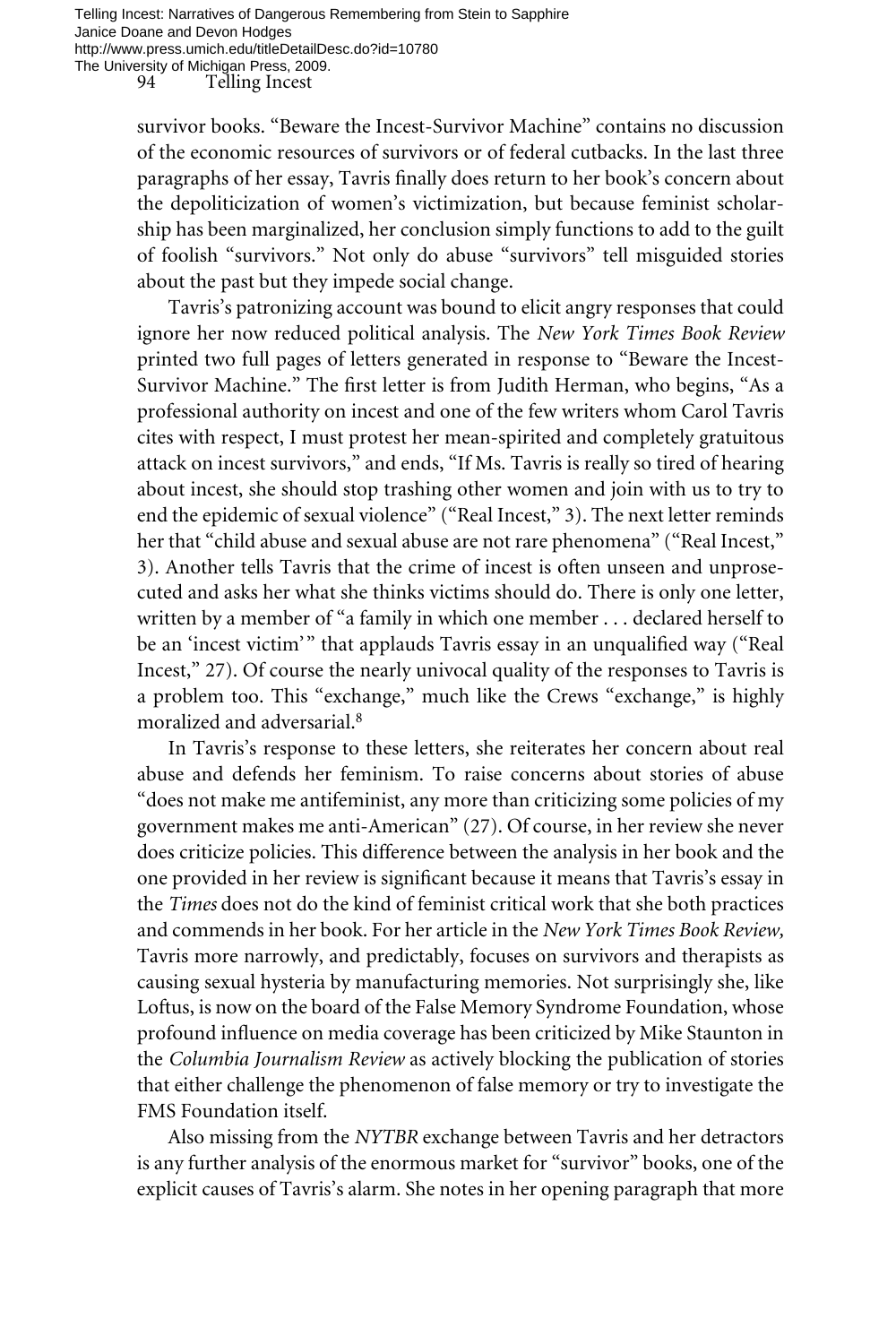Telling Incest: Narratives of Dangerous Remembering from Stein to Sapphire Janice Doane and Devon Hodges http://www.press.umich.edu/titleDetailDesc.do?id=10780 The University of Michigan Press, 2009.

## *The Science of Memory* 95

than five hundred thousand copies of *Courage to Heal* had been sold by early 1993. The exploding market for survivor books and survivor groups worries writers on both sides of the debate. For example, an accused parent, Mark Pendergrast in *Victims of Memory,* and a victim of incest, Louise Armstrong in *Rocking the Cradle,* demonstrate a surprising congruence of opinion about the need to criticize the immense appeal of survivor experiences and cures as consumer products. Louise Armstrong, whose important early work we have already discussed, surveys with disgust the recent incest "scene" in her *Rocking the Cradle:* "More and more, breaking the silence—having come to be an end in itself—had come to seem bankrupt. Amazingly at the same time, it was obviously increasingly bankable" (206). Incest, she points out, is always on the menu of talk shows, and most magazines and newspapers have published numerous articles on the recovered-memory/false-memory syndrome. Offering and contesting incest therapy, writing and buying books about incest, constitutes a lively market for largely middle-class consumers. For Armstrong and Tavris, women who tell incest are, like Trueblood, interfering with uplift, but here the uplift of women. These tellers represent women in the worst possible way, that is, as stereotypic, passive victims, and make money while doing so.

Arguably, in the absence of political (public policy does not support the domestic work of women), social (women remain more tied to the private sphere than are men), or legal solutions (rape and child abuse remain difficult to prosecute), many women use the sphere of consumption, long a feminized domain, in an attempt to solve their complex problems. Shopping at a bookstore, a woman can buy a form of therapy. This product will also offer her advice about how to exercise her agency by choosing a therapist. (Indeed, a section on selecting a therapist is now a standard addendum to psychology books about incest). Through an act of consumption, then, such women can place themselves within the discourse of survivorship and satisfy their desire for an identity—often that of an innocent victim—that releases them from guilt about their ambivalent and anxious participation in family life. There are paradoxes, of course, in finding freedom in an identity linked to past victimization; but despite the passivity involved in the victim's role, it is one that does provide opportunities for self-expression and feelings of change, "recovery."

Those who join groups like the False Memory Syndrome Foundation also find comfort from an identification with other victims. Their individual lives become amplified and validated as members of a different kind of survivor group. The FMSF newsletter publishes letters, often from "dads," who express their sense of betrayal by daughters and vent their rage at manipulative therapists. These are the kinds of stories found in all false-memory literature. In *The Myth of Repressed Memory,* for example, Loftus tells a representative falsememory story, the story of "Doug," in a chapter entitled "The Family Destroyed." (She does not seem aware that this title presumes that the family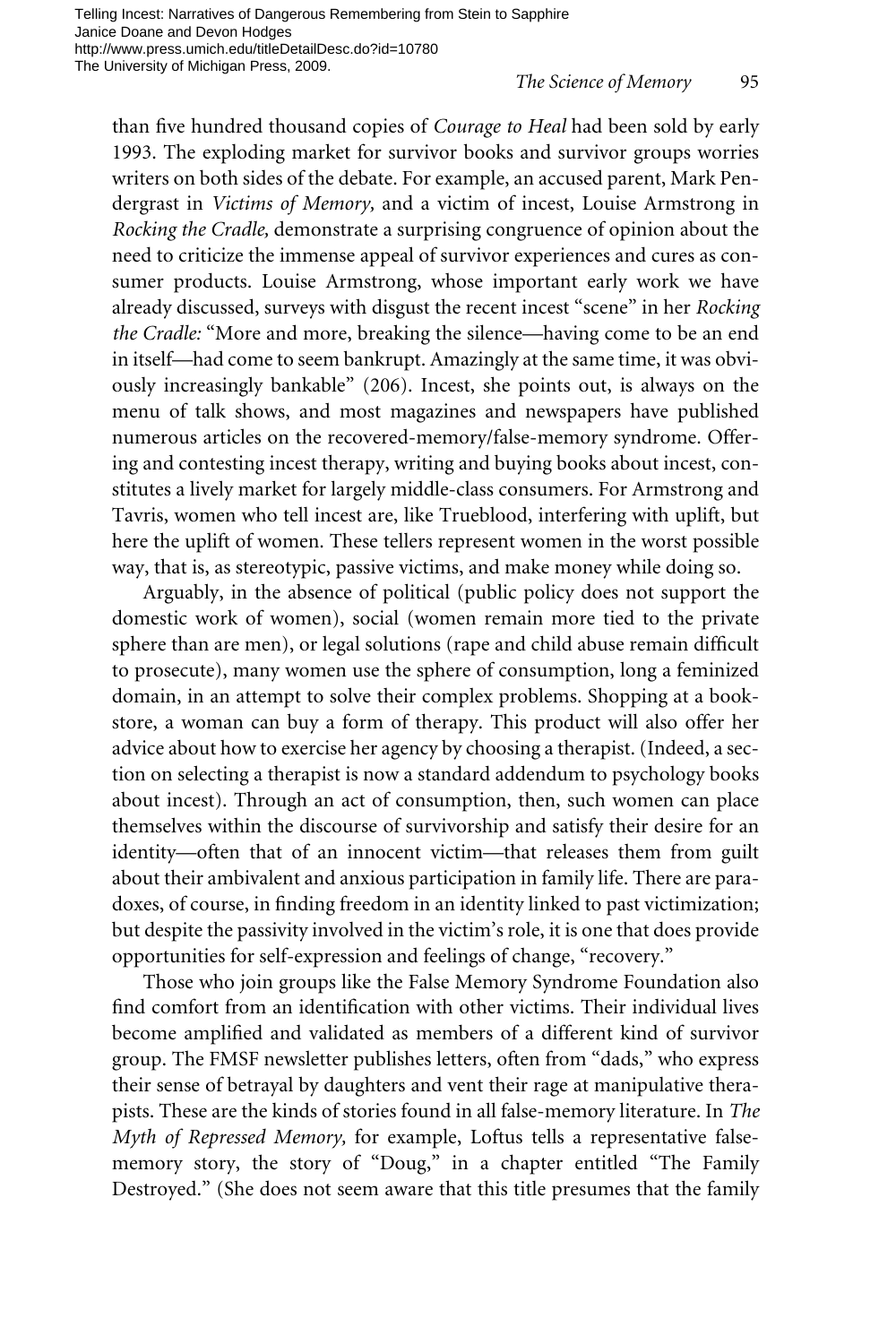Telling Incest: Narratives of Dangerous Remembering from Stein to Sapphire Janice Doane and Devon Hodges http://www.press.umich.edu/titleDetailDesc.do?id=10780 The University of Michigan Press, 2009.

96 Telling Incest

was once happily unified—Doug's view only.) Doug represents himself as an honest, caring, concerned father who cannot understand, and strongly denies, the accusations of his wife and daughters that he has sexually abused his daughters. Doug's story, like many survivor stories, is told entirely from his point of view and emphasizes his victimization and slow recovery from the trauma he experienced as an accused father: "He is learning how to reconstruct his memories ["scientific" therapy?] by pushing the accusations, therapy, sessions, and trial scenes from his mind. While the recent, painful memories continue to intrude, he is becoming more skillful at fixing the earlier, happier memories in his mind, and calling them forth when he needs to remind himself that his family was together and happy, once upon a time" (138). By using the words "once upon a time," Loftus inadvertently suggests that Doug is creating a fairy tale, one in which the father, like the father in Stein's vignette, creates himself as a traumatized victim. That the false-memory movement is also participating in the construction and consumption of survivor identities and myths about the family has been masked because false-memory narratives are linked to a discourse of science and reason. For this reason, the survivor identities of "dads" may be more convincing, ultimately more viable than those of daughters. In our culture, it is women, not men, who are usually designated the prototypical, irrational, excessive consumers of trendy, psychologized identities.

The problem is that at the very moment that consumers, whether male or female, choose familiar plots of recovered or false memory to embody their experiences, the individuality of that experience becomes regulated. Yet that regulation allows enhanced representation. There is an evolution from a nearly formless telling such as Gertrude Stein's barely intelligible vignette to the widely disseminated and recognized plots of narratives about recovered memories or about false-memory syndrome. The very availability of these genres has made them seem to be faddish products. In the America of the 1980s and 1990s, consumption and self-expression are intertwined. As Anne Norton remarks: "Consumption offers a mode of discourse, and an immanent symbolic lexicon, to those who lack access to the press, to publishing, to those political and economic institutions in which some speak and write authoritatively" (65). And we could add, consumption may increase access to these realms of authority. There is a certain cultural status and visibility attached to telling stories of abuse, whether by daughters or fathers like Doug. Yet as a result of an emerging middle-class consensus about the dangerous power of female psychologists, their emancipatory potential for women has been reduced.

Belief that accounts of male victimage are more real than women's stories of their victimization is reflected in fears about a supposed cultural disorder feminist hostility to the father—that recalls the Moynihan report's concerns about the matriarchal black family as spawning a culture of pathology. In false